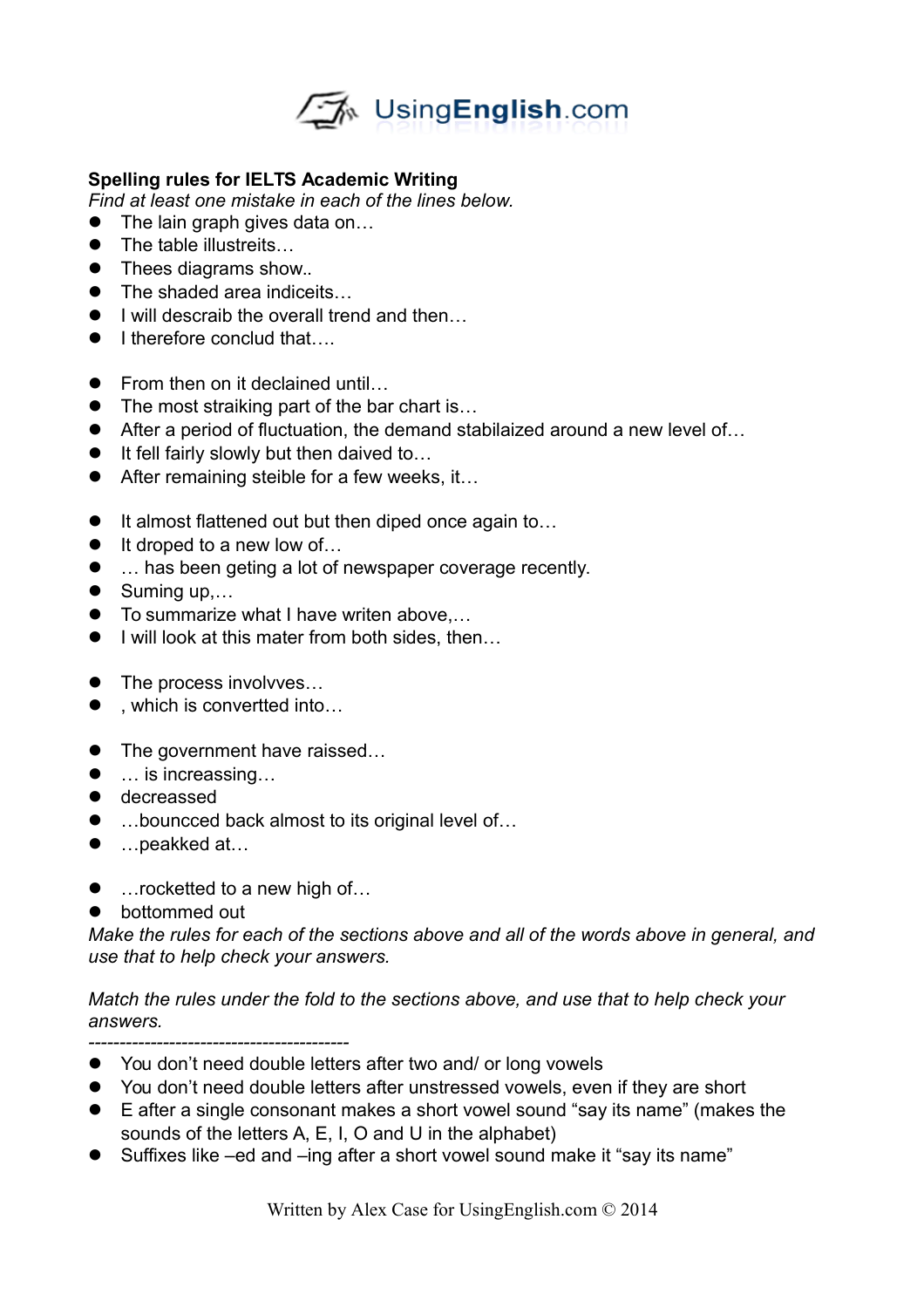

- Short stressed vowel sounds need a double consonant after them to protect them from being changed by the suffix
- You obviously don't need a double consonant when you already have two consonants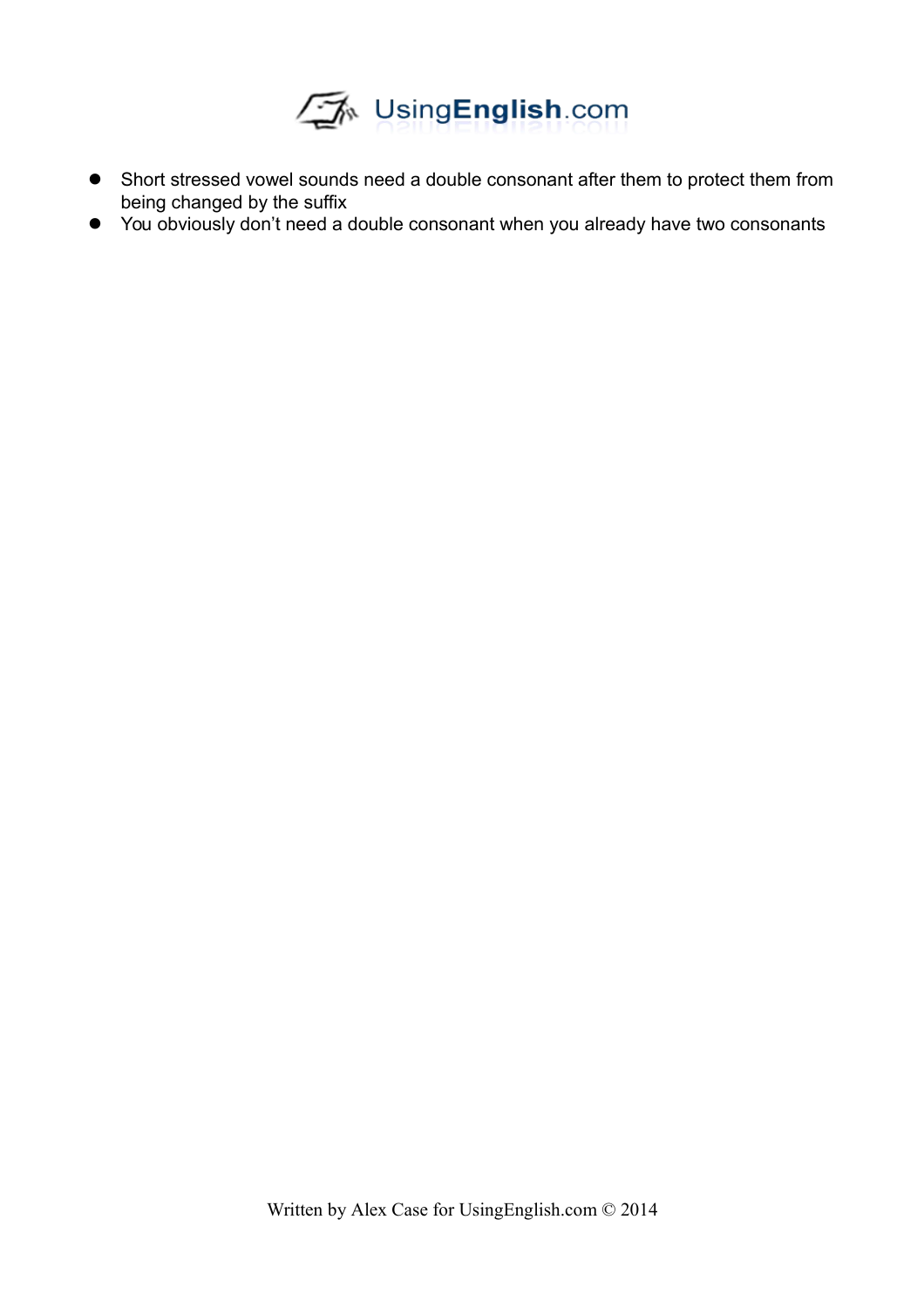

## **Word formation spelling rules for IELTS Academic Writing**

*Find at least one mistake in each of the lines below.* 

- The pie chart shows three categorys of...
- rose steadyly
- considerabley
- arguement
- pureity
- The most noticable similarity between the two countries is...
- managable
- changable
- **•** substantialy
- Personaly,...
- $\bullet$  Initialy,...
- gradualy
- $\bullet$  finaly
- realy
- apparantly
- $\bullet$  definately
- **•** succesful
- pollusion
- The flow chart explains producion of...
- **•** fluctuasion
- **•** parsial
- **•** physisian
- electritian
- optitian
- **•** inercia
- **•** dramaticly
- basicly
- physicly

*Make the rules for each of the sections above and all of the words above in general, and use that to help check your answers.*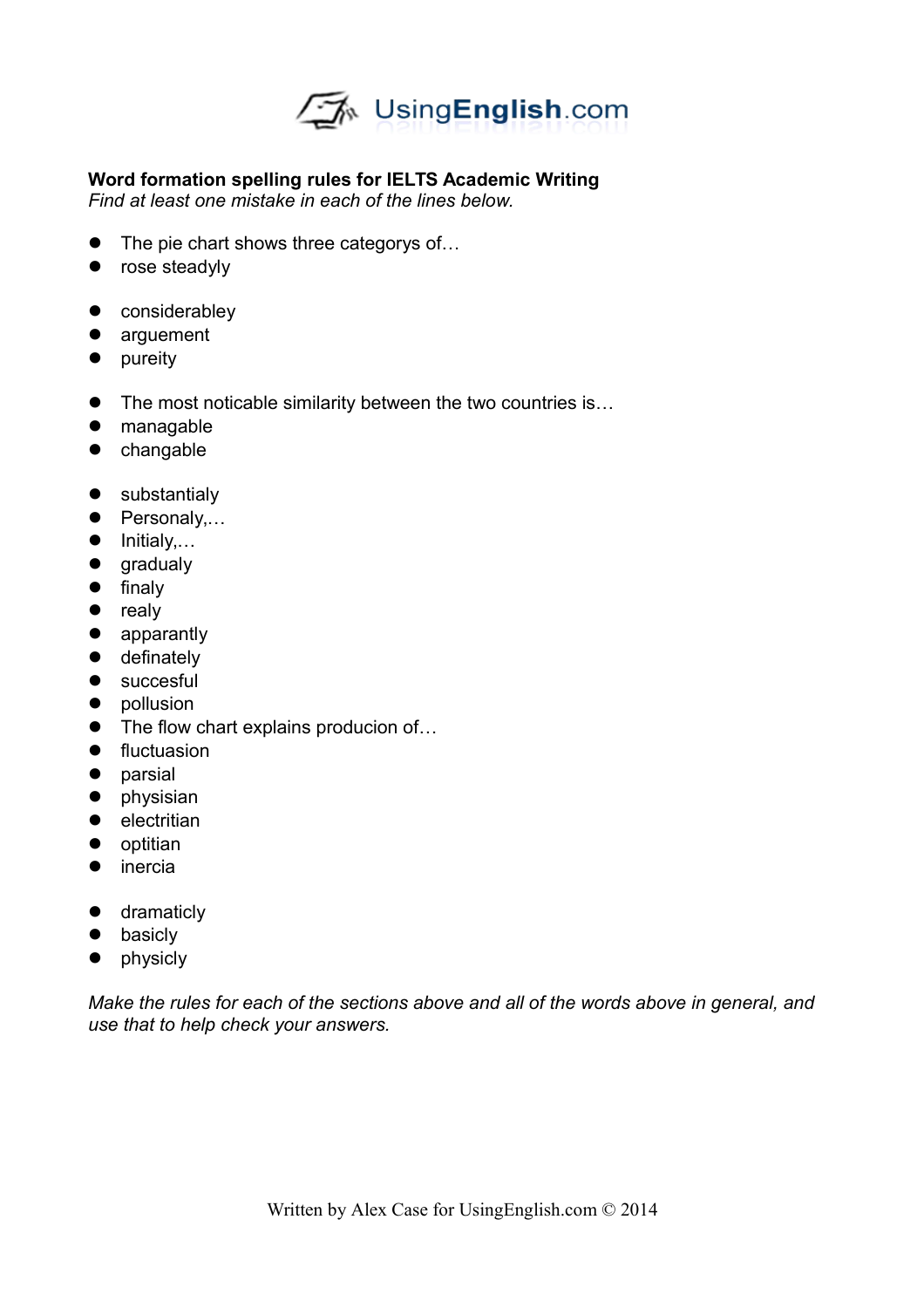

*Match the rules to the sections above, and use that to help check your answers.*

- --------------------------------------- …but sometimes e is needed to keep the soft sound
- -c changes to –cally.
- e is usually knocked off
- $\bullet$  Otherwise, don't change the root word.
- y changes to i.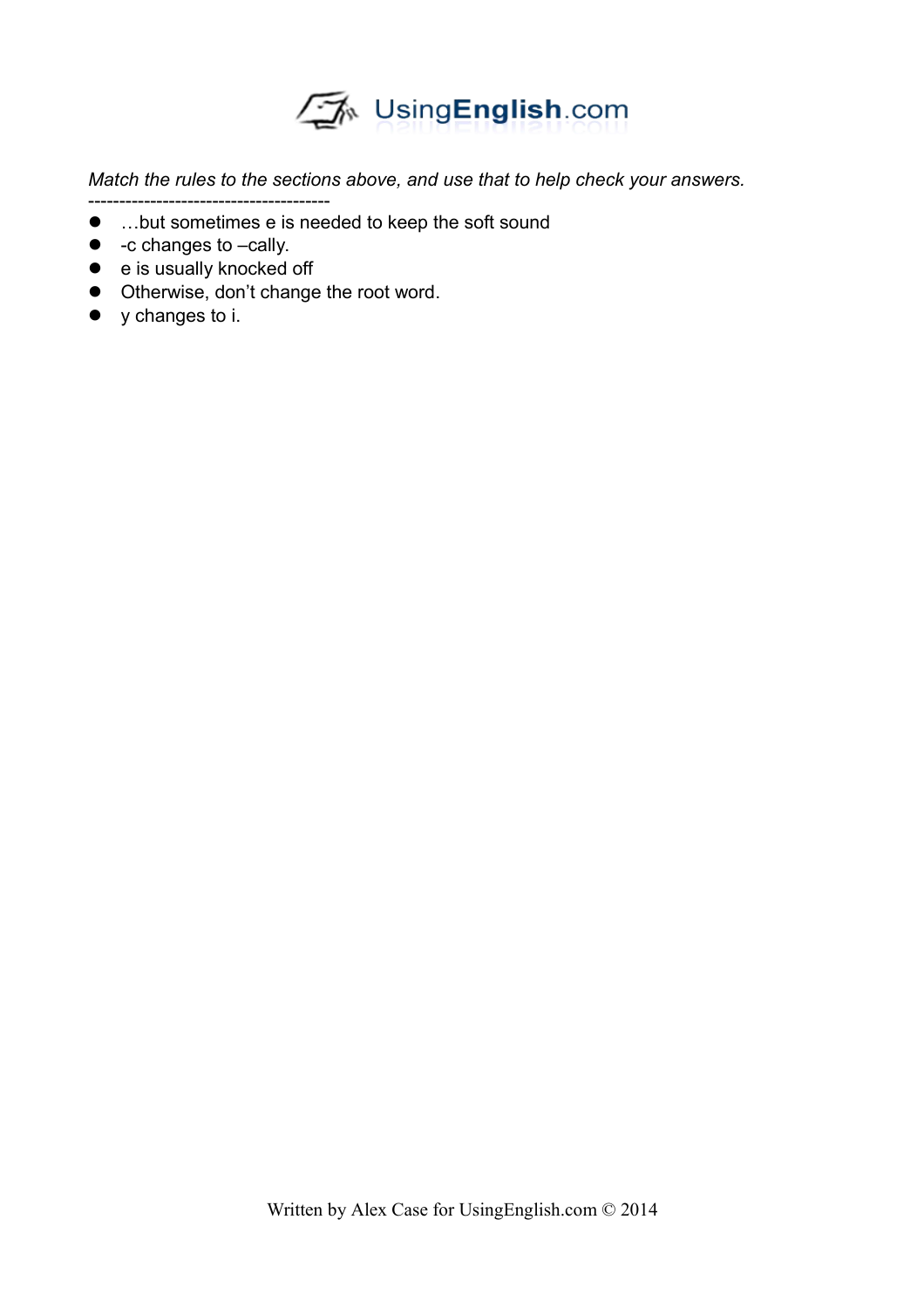

*Do the same below, thinking about what kind of error there is in each section to help. There may be two errors in one line this time, but if so they are the same kind of error.* 

- After declining for a couple of years, it botomed out at...
- The folowing stage is...
- This reocurs...
- … shows a rather different patern.
- … is almost the exact oposite.
- **•** aproximately
- These two sauces of information will be examined in turn.
- The mane trend over the entire period shone is...
- The top roe of the table represents...
- $\bullet$  It rapidly rows but then fell to a new low of...
- $\bullet$  It reached a peek of 23% and then slowly...
- After the hole procedure,...
- The left-hand colum of the table shows...
- The figure climed from this low point to reach a new hi of...
- Althou the arguments for... are also quite convincing....
- As should be clear from the arguments above, the ... outwei the ...
- Thruout the period shown,...
- Nowdays...
- The first thing that can be notised looking at the line graf is...
- The vurtical axes shows...
- The horizontle axis represents...
- Over the following three years, this amount gru by over 50% to...
- $\bullet$  It baunced back but didn't reach its previous level.
- **•** grajually
- $\bullet$  creap up
- During the first staje of the prosess...
- compearing... to...there is nearly the same amaunt of...
- $\bullet$  In the following paragraf,...
- I will explain the key feachures and then...
- For instanse...
- On balans, I would say that...
- In modurn sosiety...
- There are many advantadges to this
- In my own experiense,...
- … is a major exseption...
- We can therefor...
- After this, it crushed and...